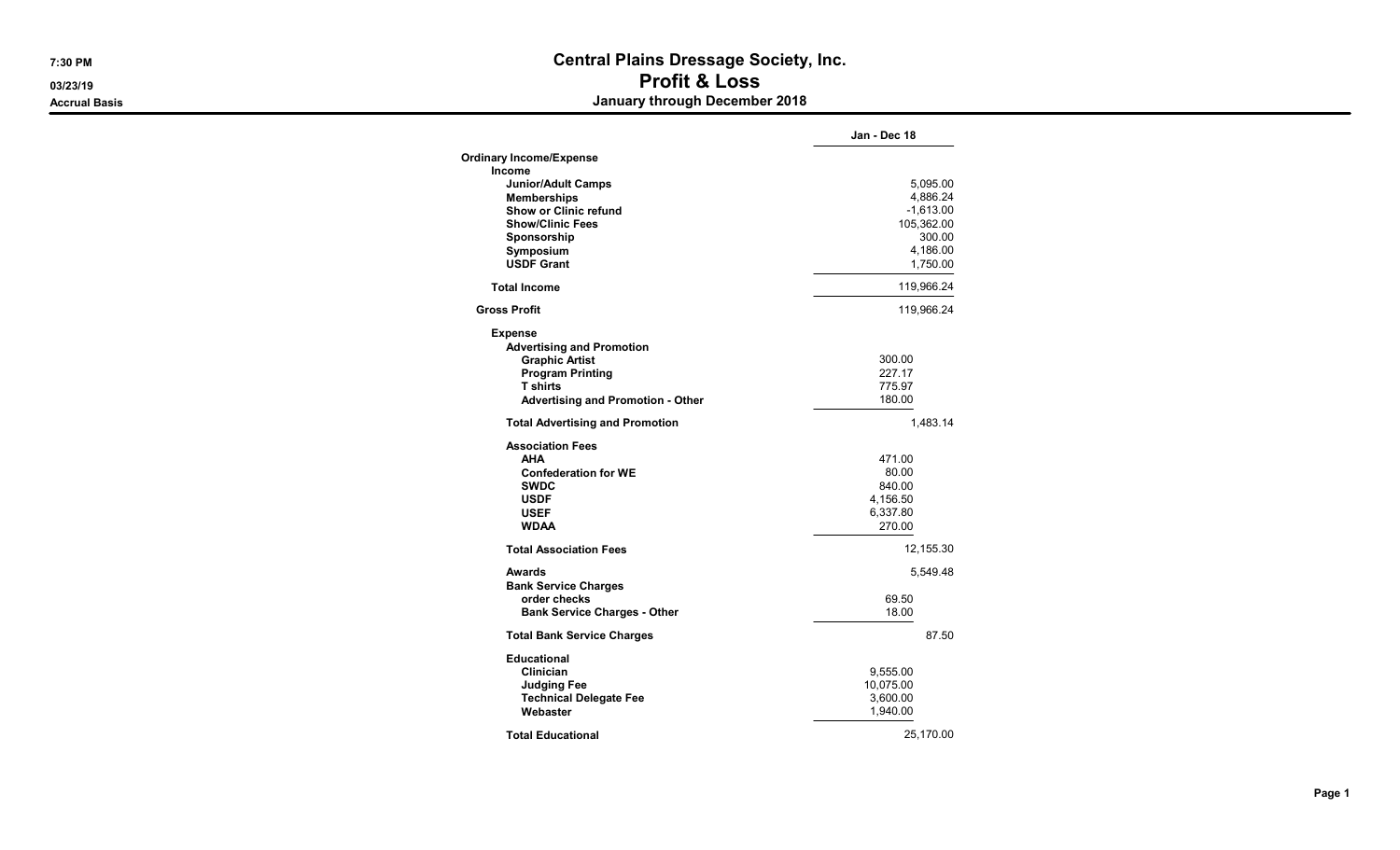## 7:30 PM Central Plains Dressage Society, Inc. 03/23/19 Profit & Loss Accrual Basis **Accrual Basis** Accruates **January through December 2018**

|                                                                                                                                                                            | Jan - Dec 18                                                      |
|----------------------------------------------------------------------------------------------------------------------------------------------------------------------------|-------------------------------------------------------------------|
| <b>Insurance Expense</b><br><b>IRS Tax Filing</b><br><b>Office Supplies</b><br><b>Operations Supplies</b>                                                                  | 2,346.00<br>600.00<br>1.164.18                                    |
| <b>Food for Volunteer</b><br><b>Shavings</b><br><b>Operations Supplies - Other</b>                                                                                         | 4,564.98<br>7,670.00<br>325.00                                    |
| <b>Total Operations Supplies</b>                                                                                                                                           | 12,559.98                                                         |
| <b>Professional Fees</b><br><b>CPA</b><br><b>EMT</b><br>On call farrier<br>Show labor<br><b>Show Manager/Secretary</b>                                                     | 1,377.68<br>2,900.00<br>1,200.00<br>200.00<br>8,500.00            |
| <b>Total Professional Fees</b>                                                                                                                                             | 14,177.68                                                         |
| <b>Rent Expense</b><br><b>Extra Day Stalls</b><br><b>Facility</b><br><b>Lodging for Officials</b><br><b>Stalls</b><br><b>Rent Expense - Other</b>                          | 215.00<br>20,597.00<br>1,750.00<br>7,030.00<br>175.00             |
| <b>Total Rent Expense</b>                                                                                                                                                  | 29,767.00                                                         |
| <b>Travel Expense</b><br>Airfare<br>Airport transport of officials<br>Hotel<br><b>Mileage for officials</b><br><b>Travel Incedentials</b><br><b>Travel Expense - Other</b> | 5,163.20<br>1,400.00<br>1,133.65<br>3,049.50<br>1,150.00<br>50.00 |
| <b>Total Travel Expense</b>                                                                                                                                                | 11,946.35                                                         |
| <b>Utilities</b><br><b>Electric for Food Truck</b>                                                                                                                         | 300.00                                                            |